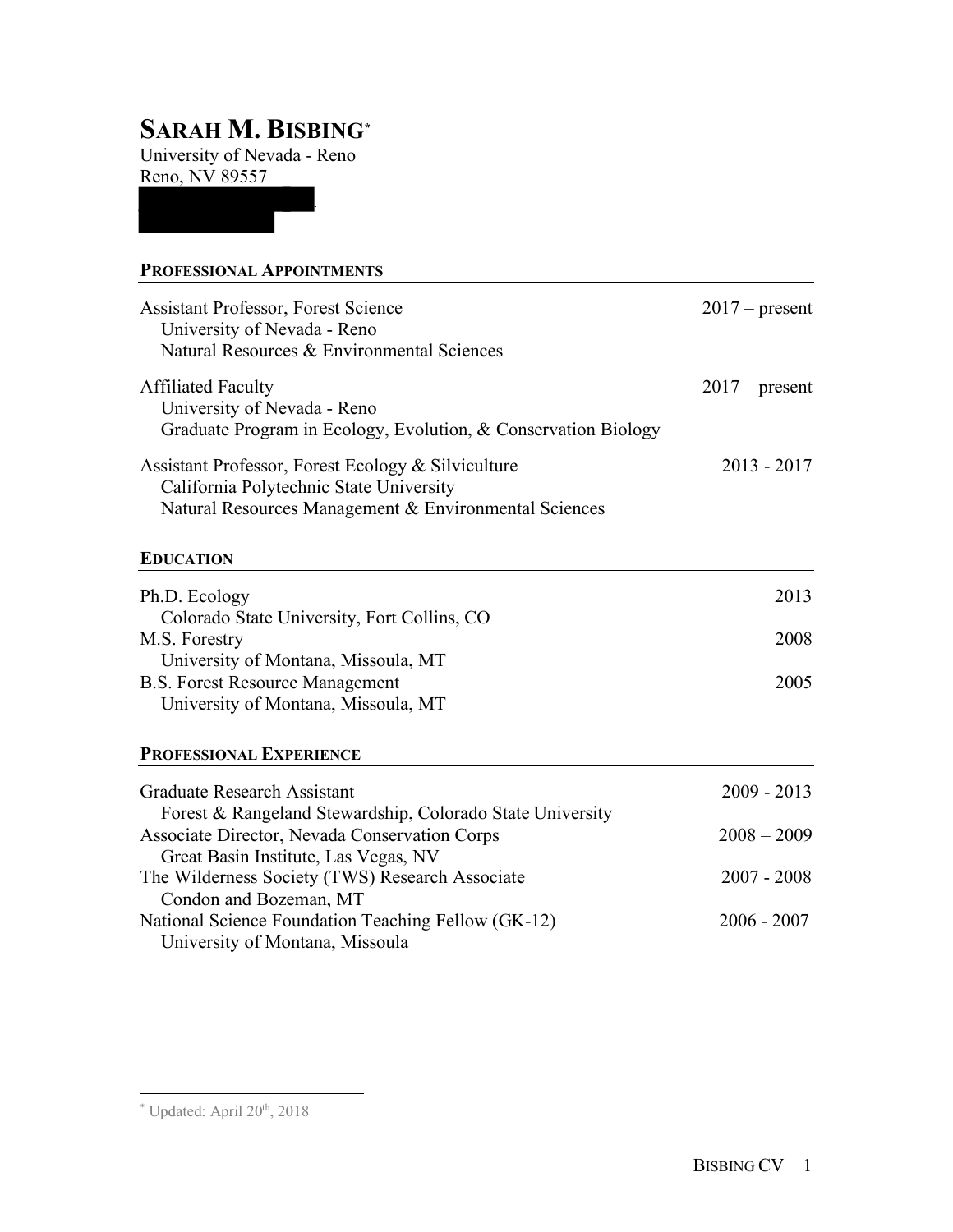- **Bisbing, S.M.,** B.J. Buma, L.E. Oakes, J. Krapek, and A.L. Bidlack. 2019. From canopy to seed: loss of snow drives directional changes in forest composition. Ecology  $\&$ Evolution. *Accepted.*
- Buma, B., E. Batllori, **S. Bisbing,** A. Holz, S.C. Saunders, A.L. Bidlack, M.K. Creutzburg, D.A. DellaSala, D. Gregovich, P. Hennon, and J. Krapek. 2019. Emergent freeze and fire disturbance dynamics in temperate rainforests. *Austral Ecology*.
- **Bisbing, S. M.** and D. V. D'Amore. 2018. Nitrogen dynamics vary across hydrologic gradients and by forest community composition in the perhumid coastal temperate rainforest of southeast Alaska. Canadian Journal of Forest Research. 48: 180-191. *Published online Dec 2017:* doi: 10.1139/cjfr-2017-0178
- Bidlack, A. **S. Bisbing**, B. Buma, D. D'Amore, P. Hennon, J. Krapek, R. Mulvey, and L. Oakes. 2017. Alternative interpretation and scale-based context for *No evidence of recent (1995-2013) decrease in yellow-cedar in Alaska* (Barrett and Pattison 2016). Canadian Journal of Forest Research. 47(8): 1145-1151.
- Buma, B, **S. Bisbing**, J. Krapek, and G. Wright. 2017. A foundation of ecology rediscovered: 100 years of succession on 100 William S. Cooper plots in Glacier Bay, Alaska. Ecology. 98(6): 1513-1523.
- Brousil, M.\* and **S. Bisbing.** 2017. Influence of fire history on coast redwood regeneration and stand structure. In Standiford and Valachovic. Proceedings of the Coast Redwood Science Symposium. Gen. Tech. Rep. PSW-GTR-258.
- Petrasova, M., I. Matecny, I., , E. Uhercikova, P. Pisut, S. Kubalova, M. Valachovic, I. Hodalova, P. Mered'a Jr., **S.M. Bisbing**, and J. Medvecka. 2017. Effect of the Gabcikovo waterworks (Slovakia) on riparian floodplain forest ecosystems the Danube inland delta: vegetation dynamics and trends. Biologia. 72 (7): 722-734.
- Mulvey, R. and **S. Bisbing**. 2016. Complex interactions among agents affect shore pine health in southeast Alaska. Northwest Science 90 (2): 176 – 194.
- **Bisbing, S.M**., D.J. Cooper, D.V. D'Amore, and K.M. Marshall. 2016. Determinants of conifer species distributions across peatland to forest gradients in the coastal temperate rainforest of southeast Alaska. Ecohydrology. *Published online Dec 2015:*  doi: 10.1002/eco.1640
- Budzakova, M., I. Hodalova, P. Mered'a Jr., L. Somlyay, **S.M. Bisbing**, and J. Sibik. 2014. Karyological, morphological, and ecological differentiation of *Sesleria caerula* and *Sesleria tatrae* (Poaceae) in the Western Carpathians and adjacent regions. Preslia 86: 245 - 277*.*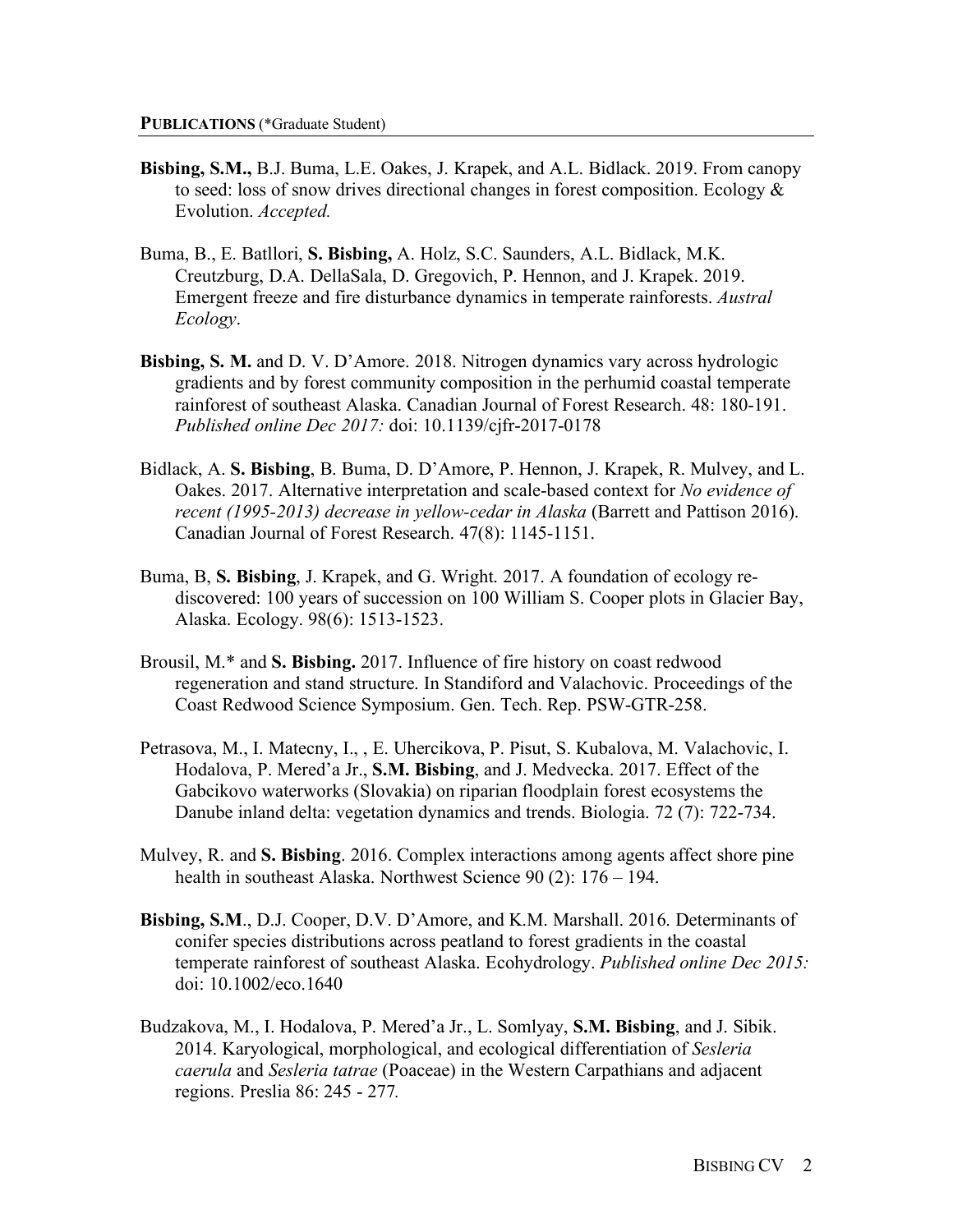- Cooper, D.J., **S Bisbing**, D. Millar, and E. Gage. 2013. The biology of freshwater wetlands by Arnold G. van der Valk. The Quarterly Review of Biology 88 (2): 133.
- Bothwell, H., **S. Bisbing**, L. Crawford, N. Therkildsen, N. Alvarez, R. Holderegger, and S. Manel. 2013. Identifying genetic signatures of selection in a non-model species: a case study of the alpine gentian (*Gentiana nivalis* L.). Conservation Genetics 14 (2): 476-481.
- **Bisbing, S.M.,** P.B. Alaback, and T.H. DeLuca. 2010. Carbon storage of old-growth and second growth fire-dependent western larch (*Larix occidentalis* Nutt.) forests of the Inland Northwest, USA. Forest Ecology and Management 259 (5): 1041-1049.

#### **PUBLICATIONS - SUBMITTED & IN PREP**

- Nelson, K.\*, **S. Bisbing,** M. Ritter, and J. Yost. Testing an invasion mechanism for *Eucalyptus globulus*: is there evidence of allelopathy? American Journal of Botany. *In Review.*
- **Bisbing, S. M**., A. Urza, D.J. Cooper, and A.L. Angert. Subspecies designations reflect genetic, geographic, & morphologic variation in *Pinus contorta.* Journal of Biogeography. *In Revision for new submission.*
- **Bisbing, S.M**., B.J. Buma, T.S. Davis, D. Canestro, K. Hurt\*, and M. Terzes\*. Compounding disturbance from drought and disease shape forest demographic processes. Journal of Ecology. *In Prep.*
- Brousil, M.\*, T.S. Davis, and **S.M. Bisbing**. Adaptive traits determine regeneration dynamics and post-fire community composition in coast redwood forests. Ecosphere. *In Prep.*

#### **FUNDING**

Bisbing, S.M. Silviculture for climate change: Sierra Nevada-wide treatments to promote resistance, resilience, and adaptation to altered climate and disturbance regimes. California Department of Forestry & Fire Protection Forest Health California Climate Investments Grant Program, \$2,697,153 (2018 – 2021)

Bisbing, S.M. Impacts of genetics, local environment, and stand history on quaking aspen susceptibility to the emerging white satin moth defoliation event. Tahoe License Plate Program, \$120,953 (2018 – 2021)

Bisbing, S.M. Whitebark pine survival potential: tracking demographic patterns in the Interior West & Great Basin. Region 4 Forest Health Protection, \$44,523 (2018 – 2019)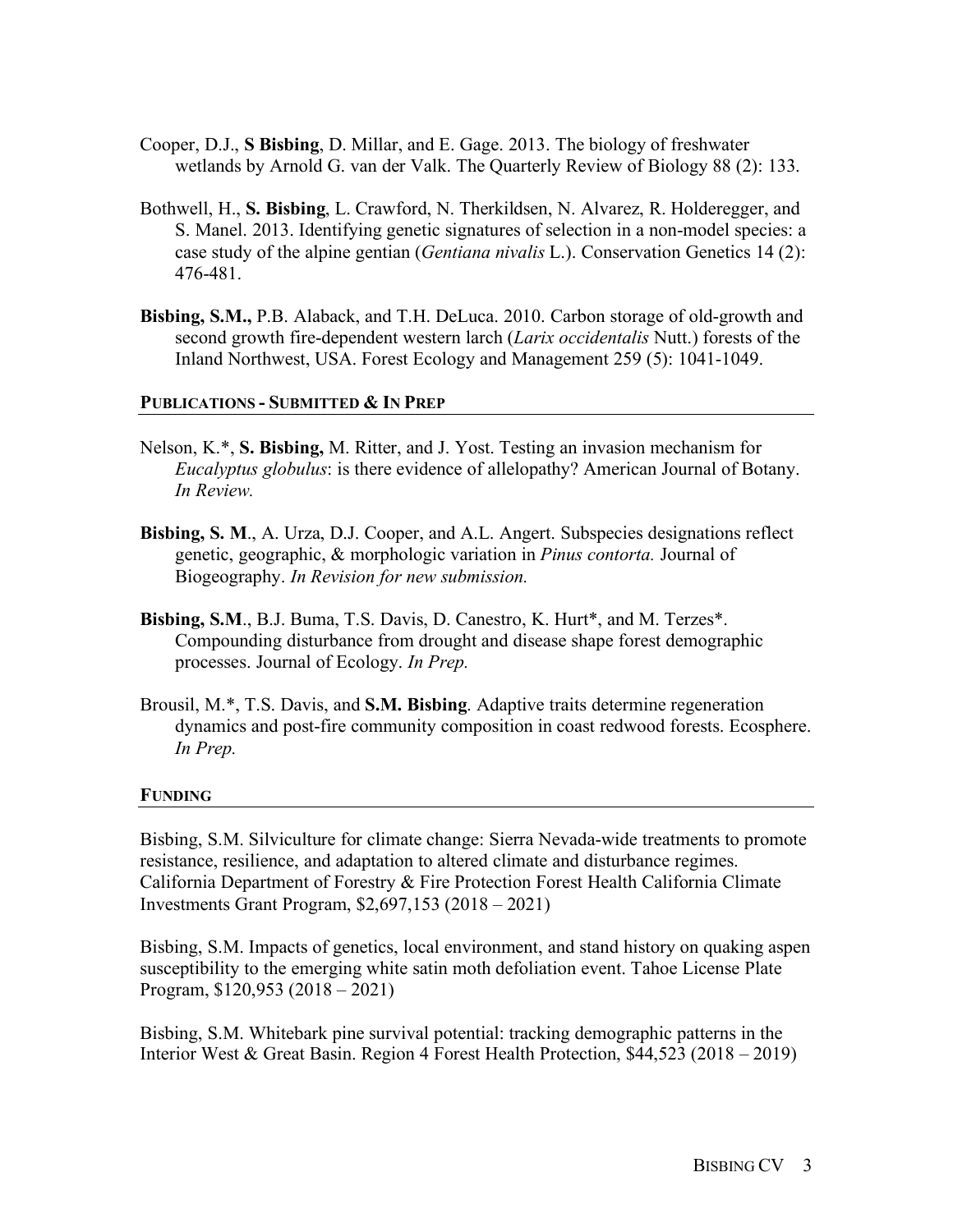Bisbing, S.M. Climate change disruption in Sierra Nevada forests: treatments to promote resistance, resilience, and adaptation under future climate and disturbance regimes. Cal Fire, \$155,183 (2018 – 2021)

Bisbing, S.M. Quantifying thresholds and predicting changes in Great Basin forest community stability under drought and ongoing climate change. USDA NIFA Hatch Funding, \$90,000 (2017-2020)

Bisbing, S.M. Forest health and demography of Cambria's Monterey pine forest. Fire Safe Council - SLO, \$76,480 (2016 – 2017)

Bisbing, S.M. Effects of variable density thinning and prescribed fire on forest resilience and stand dynamics in Sierra Nevada forests. California Agricultural Research Initiative (ARI), \$218,904 (2015 – 2018)

Bisbing, S.M. Treatment effects on the regeneration environment: the influence of soil legacies and microclimate on germination and success of Sierra mixed-conifer species. USDA Forest Service, Pacific Southwest Research Station, \$15,000 (2015 – 2017)

Bisbing, S.M. Establishment and survival of yellow-cedar, a climate-change impacted species in southeast Alaska. California Polytechnic State University: Research, Scholarly, and Creative Activities Grant Program, \$13,947 (2015 – 2016)

Bisbing, S.M. Treatment effects on the regeneration environment: the influence of soil legacies and microclimate on germination and success of pines and understory vegetation. USDA McIntire-Stennis, \$45,000 (2015 – 2018)

Bisbing, S.M. Interacting effects of wildfire and salvage logging on forest regeneration following the Rim Fire. California Polytechnic State University: Research, Scholarly, and Creative Activities Grant Program, \$13,500 (2014 – 2015)

Bisbing, S.M. Coast redwood regeneration and forest resilience under multiple, interacting disturbances. USDA McIntire-Stennis, \$45,000 (2014 – 2017)

Bisbing, S.M. Coastal forests under a changing climate: identifying the regeneration niche of coast redwood. California ARI New Investigator, \$40,000 (2014 – 2016)

Bisbing, S.M. Pacific Coast tree species' distributions across a gradient of spatial scales. California ARI SEED, \$5,000 (2014 – 2015)

Bisbing, S.M., K. Corella, H. Mehl, and Z. Heath. Monitoring, extension, management, and mitigation of Sudden Oak Death on the Central Coast. USDA Forest Service, \$69,456 (2014 – 2016)

Bisbing, S.M. Quantifying local adaptation of *Pinus contorta* to support forest conservation under a changing climate. California Polytechnic State University: Extramural Funding Initiative, \$10,000 (2014 – 2015)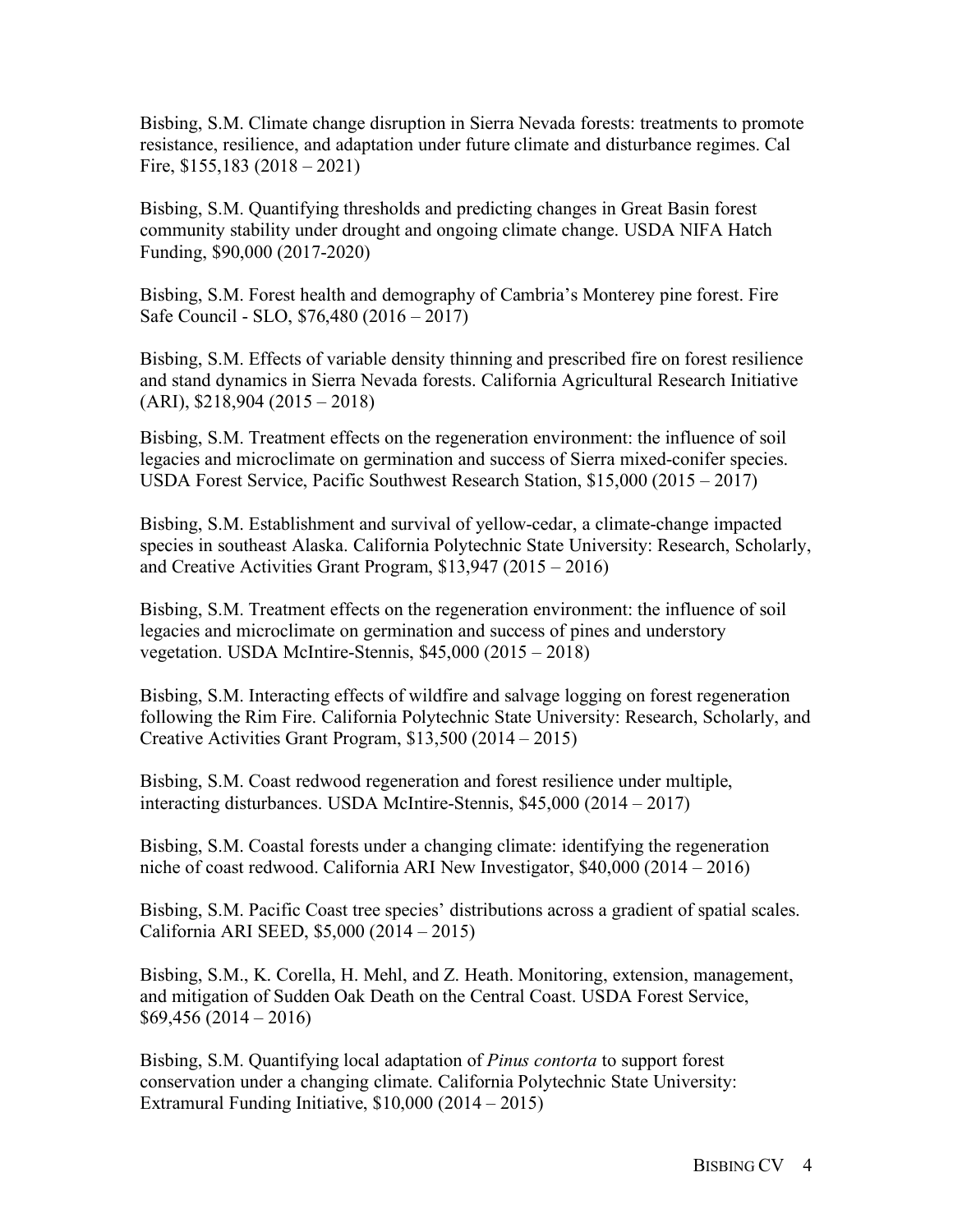Bisbing, S.M. and K. Corella. Southern Area Sudden Oak Death Monitoring. USDA Forest Service, \$49,456 (2013 – 2015)

Mark, W., K. Corella, and **S.M. Bisbing**. Forest Health Research and Development. Cal Department of Forestry, \$402,029 (2013 – 2015)

Mulvey, R., T. Barrett, **S. Bisbing**, and E. Graham. Investigation of factors contributing to shore pine (*Pinus contorta* ssp. *contorta*) mortality and damage in southeast Alaska. USDA Forest Service, National Forest Health & Monitoring, \$57,000 (2011 – 2013)

Bisbing, S.M. Conserving the adaptive potential of western forests: Using range-wide patterns of genetic structure & niche modeling to predict the response of *Pinus contorta* to climate change. Gloria Barron Wilderness Society Fellowship, \$10,000 (2012 – 2013)

Bisbing, S.M. Discrete Populations? Examining the role of genetic variation and landscape heterogeneity in the phenotypic divergence of *Pinus contorta*. National Park Service George Melendez-Wright Climate Change Fellowship, \$19,196 (2011 – 2013)

Cooper, D.J. and **S. Bisbing.** Hydrophyte status assessment of southeast Alaska wetland plants. USDA Forest Service Pacific Northwest Research Station, \$20,000 (2009 – 2012)

Cooper, D.J. and **S.M. Bisbing.** What is a hydrophyte? How plant species grow in upland and wetland environments. U.S. Army Corps of Engineers, Cold Regions Research and Engineering Laboratory, \$180,000 (2008 – 2012)

## **CONTRACTS & COLLABORATIONS**

Bidlack, A<sup>t</sup>, B. Buma<sup>t</sup>, D. Butman<sup>t</sup>, S. Bisbing<sup>\*</sup>, D. D'Amore,<sup>\*</sup> B. Hunt,<sup>\*</sup> and S. Tank<sup>\*</sup>. RCN: Coastal Rainforest Margins Research Network - understanding materials flux in linked terrestrial and marine ecosystems in the face of climate change. National Science Foundation,  $$498,970 (2016 - 2020)$ <sup> $\dagger$ </sup> Project Investigators, \*Steering Committee

Turner, D., **S.M. Bisbing\***, C. Dicus\*, and R. Thompson\*. Forest health and demography of Cambria's Monterey pine forest. Cal Fire Greenhouse Gas Reductions Fund, \$498,736 (2015 – 2020). \*Project Contractors

**Bisbing, S.M.** and D. Canestro. Evaluating effects of local climate, climate fluctuations, and compounding disturbance on distributional and demographic patterns of Monterey pine (*Pinus radiata*). Private Donation to UC Ranch Marino, \$25,000 (2016 – 2018)

**Bisbing, S.M.** Cambria Monterey Pine (*Pinus radiata*) Forest Health & Carbon Stocks Assessment. California Fire Safe Council, \$40,000 (2015 – 2016)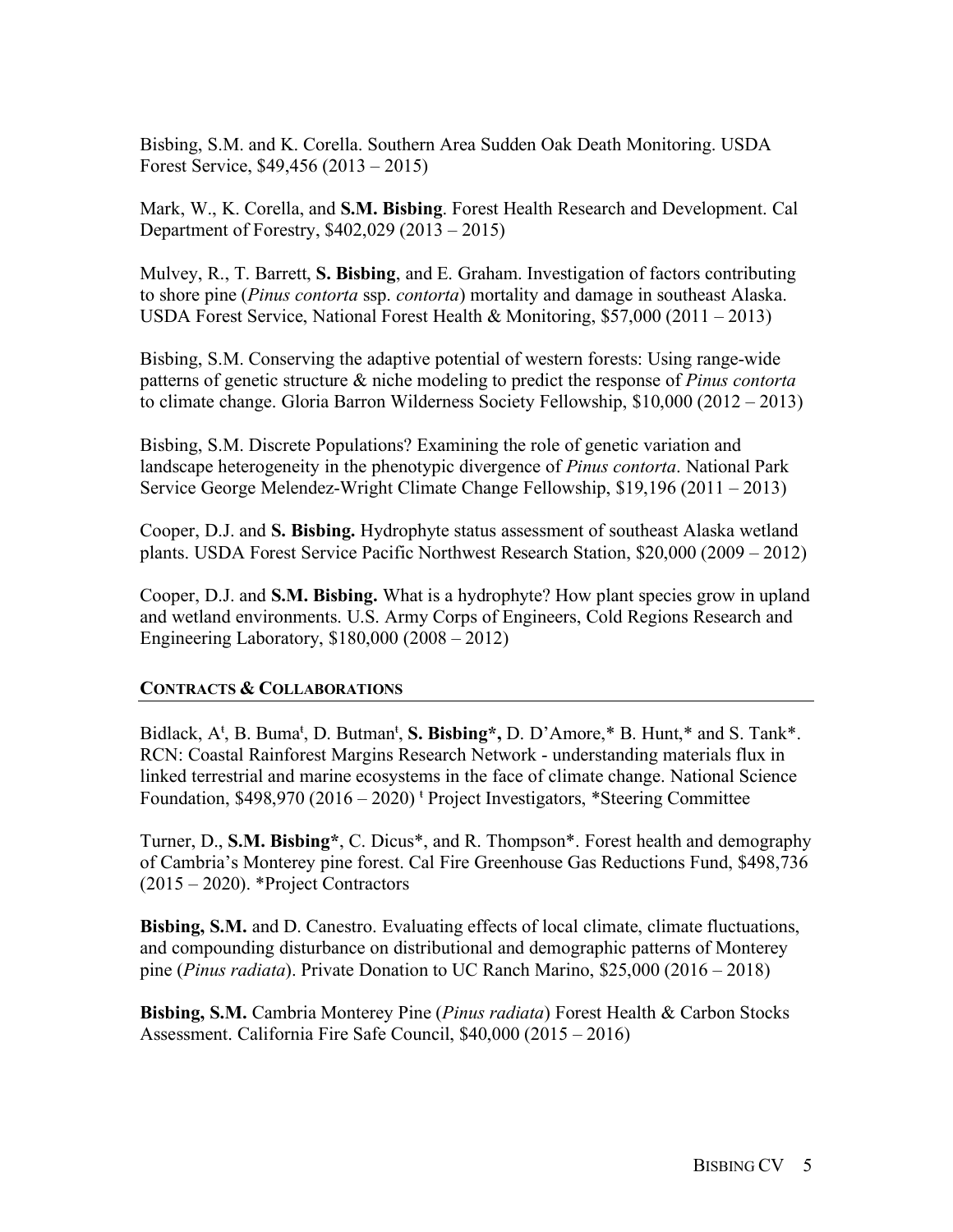#### **FELLOWSHIPS AND AWARDS**

| Outstanding New Faculty Teaching (Cal Poly, \$750)                  | $2016 - 2017$ |
|---------------------------------------------------------------------|---------------|
| GDPE Travel Award (\$600)                                           | 2013          |
| George Melendez-Wright Student Travel Award (\$2,500)               | 2012          |
| Gloria Barron Wilderness Society Fellow                             | $2012 - 2013$ |
| Global Sustainability Leadership Fellow, Colorado State University  | $2012 - 2013$ |
| National Park Service George Melendez-Wright Climate Change Fellow  | $2011 - 2012$ |
| The Wilderness Society, Graduate Research Funding (\$25,000)        | $2007 - 2008$ |
| National Science Foundation Gk-12 Fellowship (\$35,000)             | $2006 - 2007$ |
| Robert Morgan Forestry Scholarship (\$2,000)                        | $2005 - 2006$ |
| Bonhomme General Scholarship (\$1,000)                              | $2005 - 2006$ |
| Irene Evers Undergraduate Research Grant (\$2,500)                  | 2005          |
| Dean's List, University of Montana                                  | $2003 - 2005$ |
| Illinois House of Representatives Scholarship (Full Tuition Waiver) | $2000 - 2002$ |
|                                                                     |               |

#### **SELECTED PRESENTATIONS**

- **Bisbing, S.**, A. Urza, A. Angert, and D.J. Cooper. Support for subspecies designations in a widespread conifer: the influence of geographic barriers and climate on *Pinus contorta*. Annual Meeting of the US International Association for Landscape Ecology, Fort Collins, CO, April 2019.
- **Bisbing, S.**, B. Buma, J. Krapek, L. Oakes, A. Bidlack, and M. Brousil. Multi-scale climatic and topographic characteristics of low snow mortality and regeneration in yellow-cedar suggest directional changes in forest composition. Annual Meeting of the US International Association for Landscape Ecology, Chicago, IL, April 2018.
- **Bisbing, S.M.,** B. Buma, and J. Krapek. Microclimate drivers of decline and forest compositional shifts in yellow-cedar forests of southeast Alaska. Annual Meeting of the US International Association for Landscape Ecology, Asheville, NC, April 2016.
- **Bisbing, S.M**., D.J. Cooper, D.V. D'Amore, and K.M. Marshall. Determinants of conifer distributions in the coastal temperate rainforest of southeast Alaska. Annual Meeting of the International Association of Landscape Ecology, Portland, OR, July 2015.
- **Bisbing, S.M.**, D.J. Cooper, and D.V. D'Amore. Physiological stress and interspecies competition determine tree species distributions along an environmental gradient in southeast Alaska. Annual Meeting of the Ecological Society of America, Sacramento, CA, August 2014.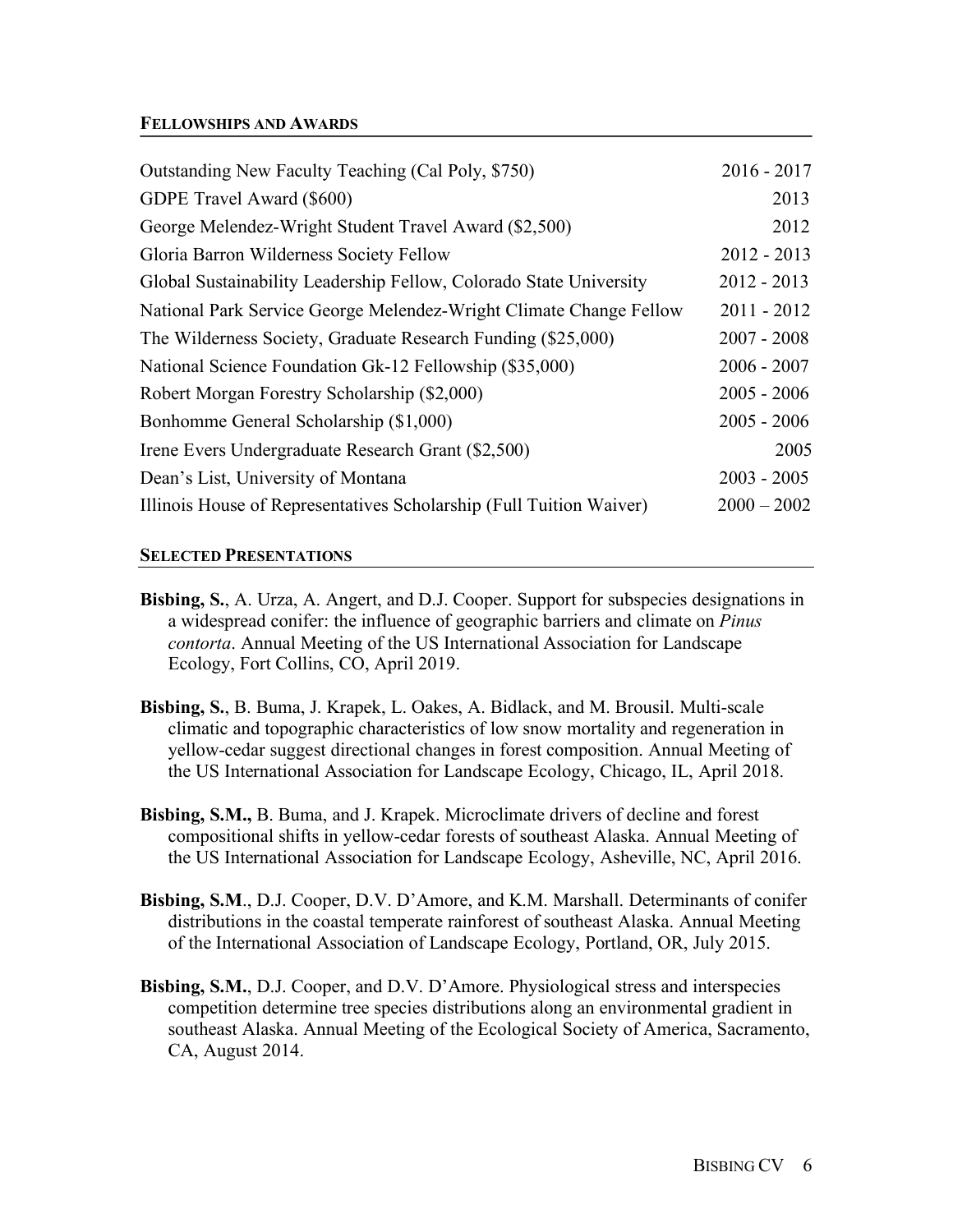- Bothwell, HM, **S Bisbing**, N Therkildsen, L Crawford, N Alvarez, R Holderegger, & S Manel. Identifying genetic signatures of selection in a non-model species, alpine gentian (*Gentiana nivalis* L.) using a landscape genetic approach. US-International Association for Landscape Ecology Annual Symposium, April 2013.
- **Bisbing, S.M.**, D.J. Cooper, and A.L. Angert. Genetic and geographic distributions of the west's most widespread conifer, *Pinus contorta*. George Wright Society Conference on Parks, Protected Areas, and Cultural Sites, Denver, CO, March 2013.
- **Bisbing, S.M.**, D.J. Cooper, and A.L. Angert. Assessing the evolutionary history and potential geographic distributions of *Pinus contorta*: conservation and management implications for western North America's most widespread conifer. Front Range Student Ecology Symposium, Fort Collins, CO, February 2013.
- **Bisbing, S.M.**, D.J. Cooper, and A.L. Angert. Range-wide patterns of genetic population structure and potential geographical range shifts of *Pinus contorta* (ssp. *latifolia, murrayana, contorta*, and *bolanderi).* Annual Meeting of the Ecological Society of America, Portland, OR, August 2012.
- **Bisbing, S.M.** and D.J. Cooper. Discrete Populations? Examining the role of genetic variation & landscape heterogeneity in the phenotypic divergence of *Pinus contorta*. Front Range Student Ecology Symposium, Fort Collins, CO, February 2011.
- Bothwell, HM, **S Bisbing,** L Crawford, N Therkildsen, J Bregy, R Holderegger, & S Manel. *Gentiana nivalis* L.: Identifying genetic variation of adaptive relevance in an alpine plant species. NCEAS International Landscape Genetics Symposium, Santa Barbara, CA, May 2010.
- **Bisbing, S**., T. DeLuca, and P. Alaback. Carbon Storage in Old-Growth Western Larch (*Larix occidentalis*) Forests of Western Montana. Annual Meeting of the Ecological Society of America, Milwaukee, WI, August 2008.

## **INVITED SEMINARS**

- UNR, ASUN Sustainability Earth Day Seminar Series, April 2019
- Wild & Scenic Film Festival, Forest Health & Carbon Panel, January 2019
- Alpine Biomass Collaborative Meeting, Alpine County, California, April 2018
- Cambria Forest Committee Meeting, Cambria, CA, January 2018
- University of California Davis, Forest Biology Research Center, December 2017.
- University of Montana Missoula, September 2017.
- High Sierra California Society of America Foresters Chapter Meeting, May 2017.
- University of Nevada Reno, March 2017.
- University of Wisconsin Madison, February 2017.
- University of California Naturalist Program, August 2016 & February 2017.
- California Silviculture Working Group Meeting, Blodgett Forest, November 2016.
- Cambria Forest Committee Meeting, August 2016.
- California Polytechnic State University, Biology Department Seminar, June 2016.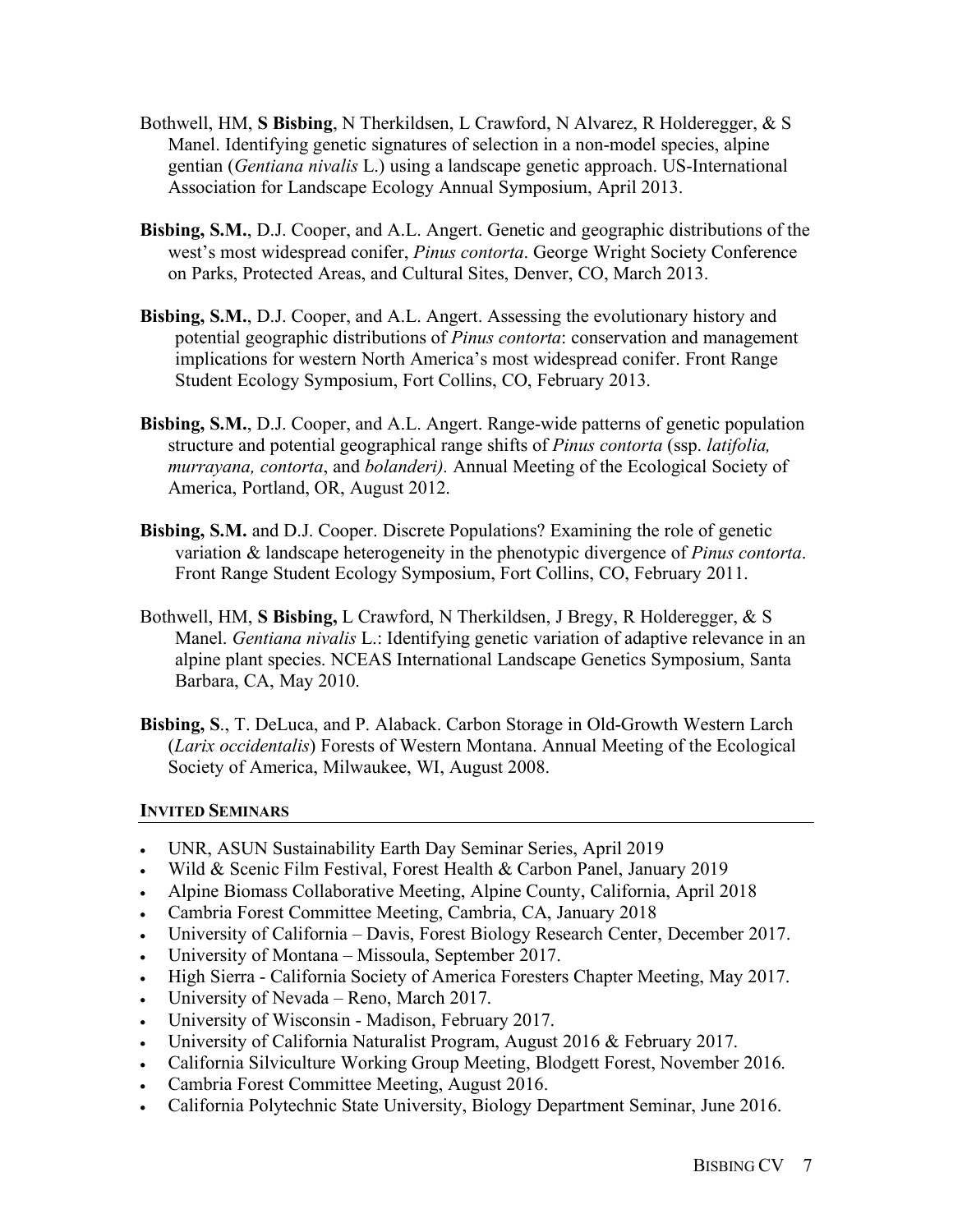- Friends of Fiscalini Ranch Preserve, February 2016.
- University of California Davis, Forest Biology Research Center, December 2015.
- University of California Merced, School of Natural Sciences, September 2015.
- California State University Dominguez Hills, Department of Biology, Feb 2015.
- University of Washington, School of Environmental and Forest Sciences, Nov 2014.
- Alaska Coastal Rainforest Center, Juneau, AK, July 2014.

#### **ADDITIONAL RESEARCH EXPERIENCE**

| Research Assistant, Aspen Decline on Colorado's Western Slope       | 2012          |
|---------------------------------------------------------------------|---------------|
| Colorado State University                                           |               |
| Research Assistant, Carbon Budgets of Rocky Mountain Fens           | 2012          |
| Colorado State University                                           |               |
| Research Assistant, Willow Decline in Yellowstone National Park     | 2010          |
| Colorado State University                                           |               |
| Research Assistant, Stable Oxygen Isotope Analysis                  | $2009 - 2010$ |
| Colorado State University                                           |               |
| Research Assistant, San Juan Fen Restoration                        | 2009          |
| Colorado State University                                           |               |
| Research Assistant, Forest Restoration in the Bitterroot Valley, MT | $2006 - 2007$ |
| University of Montana, Missoula                                     |               |
| Biological Technician, Amphibian Decline Research                   | $2005 - 2006$ |
| USGS, Glacier National Park, Montana                                |               |
| Biological Technician, Bark Beetle Research                         | 2005          |
| University of Montana, Missoula                                     |               |
|                                                                     |               |
|                                                                     |               |

#### **TEACHING & MENTORING**

| <b>Assistant Professor, California Polytechnic State University</b>             |
|---------------------------------------------------------------------------------|
| Intro to Forest Ecosystems, Fall & Winter 2013 - 2015                           |
| Silviculture, Fall & Spring $2013 - 2017$                                       |
| Natural Resource Ecology, Winter & Spring 2014 - 2017                           |
| Sierra Nevada Forest Ecology, Spring 2016                                       |
| Forest Practices, Winter 2014 - 2016                                            |
| Logging Team Practices, Spring 2014 - 2017                                      |
| Ecosystem Management (capstone), Spring $2014 - 2017$                           |
| Sustainable Forest Management, Winter 2015 – 2016                               |
| Current Topics in Environmental Science & Management, Fall & Winter 2015 - 2016 |
| Ecosystem Modeling (graduate course), Winter 2016                               |
| Graduate Research Seminar (graduate course), Spring 2016                        |

#### **Instructor, Colorado State University**

Silviculture, Spring 2013 Forest Stand Management (capstone), Fall 2012 Silviculture (graduate level), Spring 2011 & 2012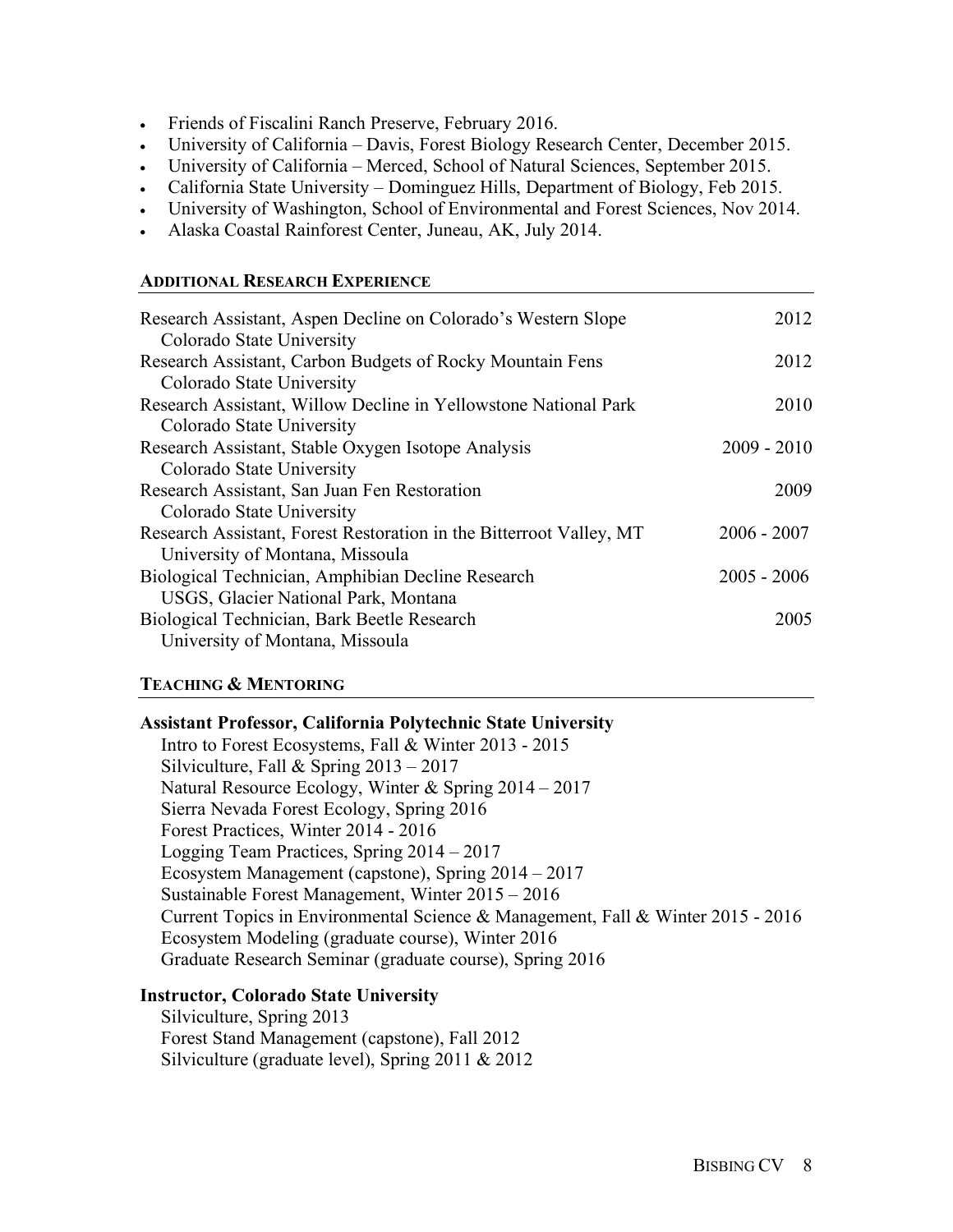#### **Instructor, Field Courses**

Fire Ecology, University of Montana, Summer 2015 Colorado Ecosystem Field Studies, Summer 2013 Landscape & Livelihood Program, Northwest Connections, Fall 2006 & 2007

### **Teaching Assistantships**

Forest Ecology, Colorado State University, Fall 2010 & 2011 Forest Ecology, University of Montana, Spring 2007

## **Guest Lecturer, Colorado State University**

Watershed Hydrology, Fall 2009 & 2010 Physical Geography, Spring 2010 & 2011 The Institute of Learning & Teaching, Undergraduate Learning Program**,** 2010 – 2011

#### **ADVISING & MENTORING**

| <b>Postdoctoral Advisor, UNR</b>                           | 2018 - Present   |  |
|------------------------------------------------------------|------------------|--|
| Kellen Nelson (2019 – Present), Alexandra Urza (2018)      |                  |  |
| <b>Graduate Advisor, UNR</b>                               | 2018 - Present   |  |
| Lacey Hankin (PhD, EECB), Tessa Putz (MS, NRES)            |                  |  |
| <b>Graduate Studies Committee Member, UNR</b>              | $2018$ - Present |  |
| Christopher Halsch (PhD, EECB), Adriana Parra (PhD, EECB), |                  |  |
| Ryan Kasten (MS, NRES)                                     |                  |  |
| <b>Graduate Advisor, Cal Poly, MS in Forestry</b>          | $2015 - 2018$    |  |
| Matthew Brousil, Tori Norville, Emily O'Dean,              |                  |  |
| Matthew Terzes, Marissa Vossmer                            |                  |  |
| <b>Research Mentor, Undergraduate Senior Thesis</b>        | $2013 - 2017$    |  |
| Forest Ecology Research (16 students)                      |                  |  |
| California Polytechnic State University                    |                  |  |
| <b>Research Mentor, Undergraduate Senior Thesis</b>        | $2011 - 2013$    |  |
| Forest Restoration Research (1 student)                    |                  |  |
| Colorado State University                                  |                  |  |
| <b>Undergraduate Research Mentorship Program (TiLT)</b>    | 2010             |  |
| Colorado State University                                  |                  |  |
| <b>UNIVERSITY AND PROFESSIONAL SERVICE</b>                 |                  |  |
| <b>Gloria Barron Graduate Fellowship Reviewer</b>          | 2019             |  |
| The Wilderness Society                                     |                  |  |
| <b>Great Basin Institute Board of Directors</b>            | 2019 - Present   |  |
| University of Nevada - Reno                                |                  |  |
| <b>Whittell Forest Advisory Board</b>                      | $2019$ - Present |  |
| University of Nevada - Reno                                |                  |  |
| <b>NRES Faculty Search Committee Member</b>                | 2017             |  |
| Fire Ecology Position                                      |                  |  |
| University of Nevada – Reno                                |                  |  |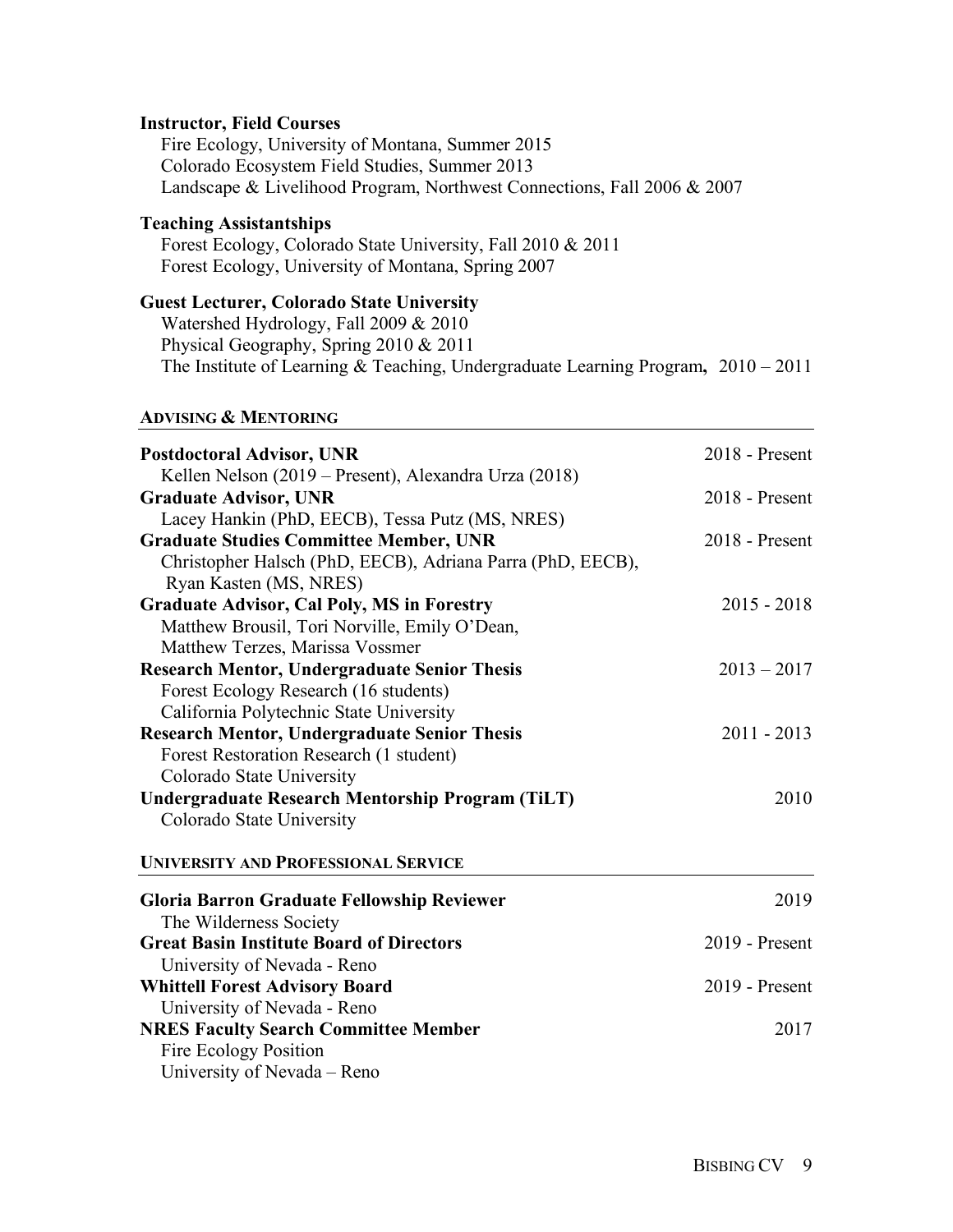| <b>Forest Management &amp; Ecology Curriculum Committee</b>                           | 2017 - Present   |
|---------------------------------------------------------------------------------------|------------------|
| University of Nevada - Reno                                                           |                  |
| <b>Faculty Advisor</b>                                                                | 2017 - Present   |
| Society of American Foresters                                                         |                  |
| Logging Team                                                                          |                  |
| University of Nevada - Reno                                                           |                  |
| <b>NRES Faculty Search Committee Member</b>                                           | 2017             |
| <b>Forest Health Position</b>                                                         |                  |
| California Polytechnic State University                                               |                  |
| <b>NRES Faculty Search Committee Member</b>                                           | 2016             |
| Department Head Position                                                              |                  |
| California Polytechnic State University                                               |                  |
| <b>NRES Faculty Search Committee Member</b>                                           | 2015             |
| Soil Ecologist Position                                                               |                  |
| California Polytechnic State University                                               |                  |
| <b>NRES Faculty Search Committee Chair</b>                                            | 2014             |
| Forest Disturbance Ecologist Position                                                 |                  |
| California Polytechnic State University                                               |                  |
| <b>Campus Landscape Committee Member</b>                                              | $2015 - 2017$    |
| California Polytechnic State University                                               |                  |
| <b>Academic Senate Sustainability Advisory Committee Member</b>                       | $2014 - 2017$    |
| California Polytechnic State University                                               |                  |
| <b>College Sustainability Advisory Committee Member</b>                               | 2014 - 2017      |
| California Polytechnic State University                                               |                  |
| <b>Faculty Advisor</b>                                                                | $2013 - 2017$    |
| Society of American Foresters                                                         |                  |
| <b>Student Association for Fire Ecology</b>                                           |                  |
| Logging Team                                                                          |                  |
| California Polytechnic State University                                               |                  |
| <b>Recruitment &amp; Diversity Committee Member</b>                                   | $2013 - 2017$    |
| College of Agriculture, Food, & Environmental Sciences                                |                  |
| California Polytechnic State University                                               |                  |
| <b>California Cooperative Ecosystem Studies Unit Representative</b>                   | $2013 - 2015$    |
| California Polytechnic State University                                               |                  |
| <b>Employment Equity Facilitator</b>                                                  | $2013 - 2017$    |
| California Polytechnic State University                                               |                  |
| <b>Curriculum Committee Member</b>                                                    | $2013 - 2017$    |
| Forestry and Natural Resources Major, NRES                                            |                  |
| California Polytechnic State University                                               |                  |
| <b>Ad hoc Reviewer</b>                                                                | $2010$ - present |
| USDA Forest Service General Technical Reports (2),                                    |                  |
| Biologia (1), Biological Conservation (1), Biological Invasions (1), Canadian Journal |                  |
| of Forest Research (2), Ecological Applications (1), Ecology (1), Forest Ecology &    |                  |
| Management (6), Forest Science (1), Journal of Undergraduate Research (2),            |                  |
| Northwest Science (1), Plant Ecology & Diversity (1)                                  |                  |